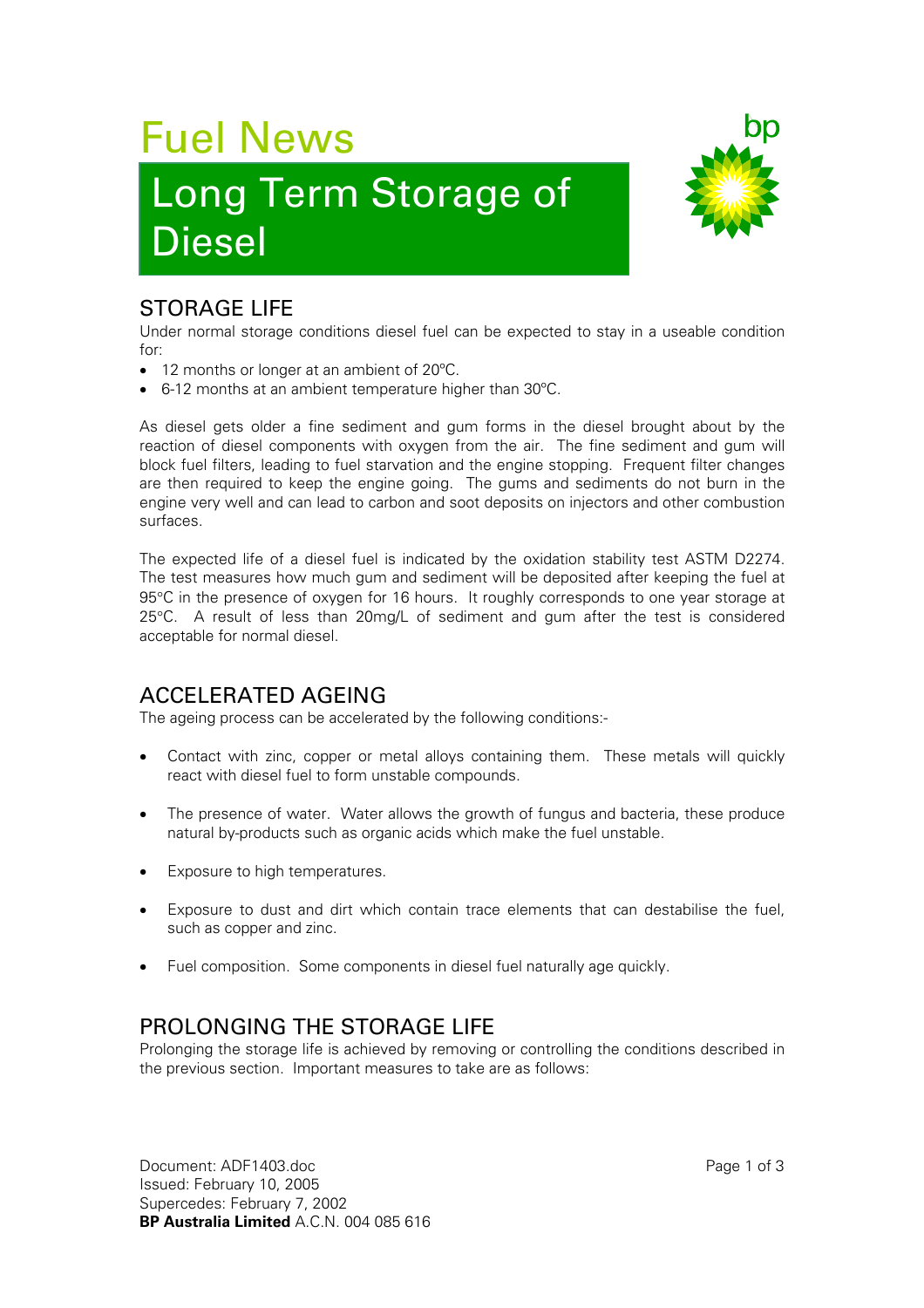- Ensure that the fuel is not in contact with any surfaces containing zinc or copper or compounds containing those metals (eg. brass). If those metals are present then a metal deactivator additive may help.
- Establish a regular fuel maintenance program to ensure that water and dirt is removed from storage tanks. This will also remove any chance for fungus to grow.
- Water should be drained from the storage tanks weekly. The frequency can be extended if the tank shows no tendency to collect water but should be done at least monthly.
- Tanks should be kept full to reduce the space for water to condense, maintaining tanks half full increases the water build up and promotes corrosion in the top half of the tank. Most water will come from condensation as the tank breathes, the rate at which water collects will depend on local climate and will be higher in hot humid coastal areas.
- Tanks should have a well defined low point where water will collect and can be drained. For example, cone down bottoms.
- Establish a system for filtering the contents of the main storage tank through a recirculating filter system. This can be made automatic and will reduce the potential for problems by removing sediment and gums. The filters should be checked and changed at regular intervals. When the filter change interval reaches a certain frequency then the fuel should be changed over.
- Tanks should be emptied and cleaned at least once every 10 years, or more frequently if there is a major contamination.
- Ensure that the fuel supplied conforms to a recognised specification, in Australia that would be AS3570, and ensure the fuel matches the winter cloud point for the area to avoid filter blocking by wax drop out in cold weather. .
- Always purchase fuel to replenish stocks in the winter season April August. This will ensure that the fuel will not cause wax problems whatever season it is used.
- Obtain assurances from the supplier that all components are fully refined to promote stability.
- Establish a monitoring program whereby samples are taken at regular intervals to monitor the condition of the fuel. The samples can be examined at the site visually for evidence of haziness, sediment, darkening or sent to a laboratory for testing.
- Regularly turn the fuel over. If possible, plan the fuel usage so that it will all be used within 1-5 years and replaced with fresh fuel.

#### ADDITIVES TO IMPROVE STORAGE LIFE

The following additives can improve fuel storage life:

• Metal deactivators. These work by stopping copper, zinc and other reactive metals from reacting with the fuel.

Document: ADF1403.doc Page 2 of 3 Issued: February 10, 2005 Supercedes: February 7, 2002 **BP Australia Limited** A.C.N. 004 085 616